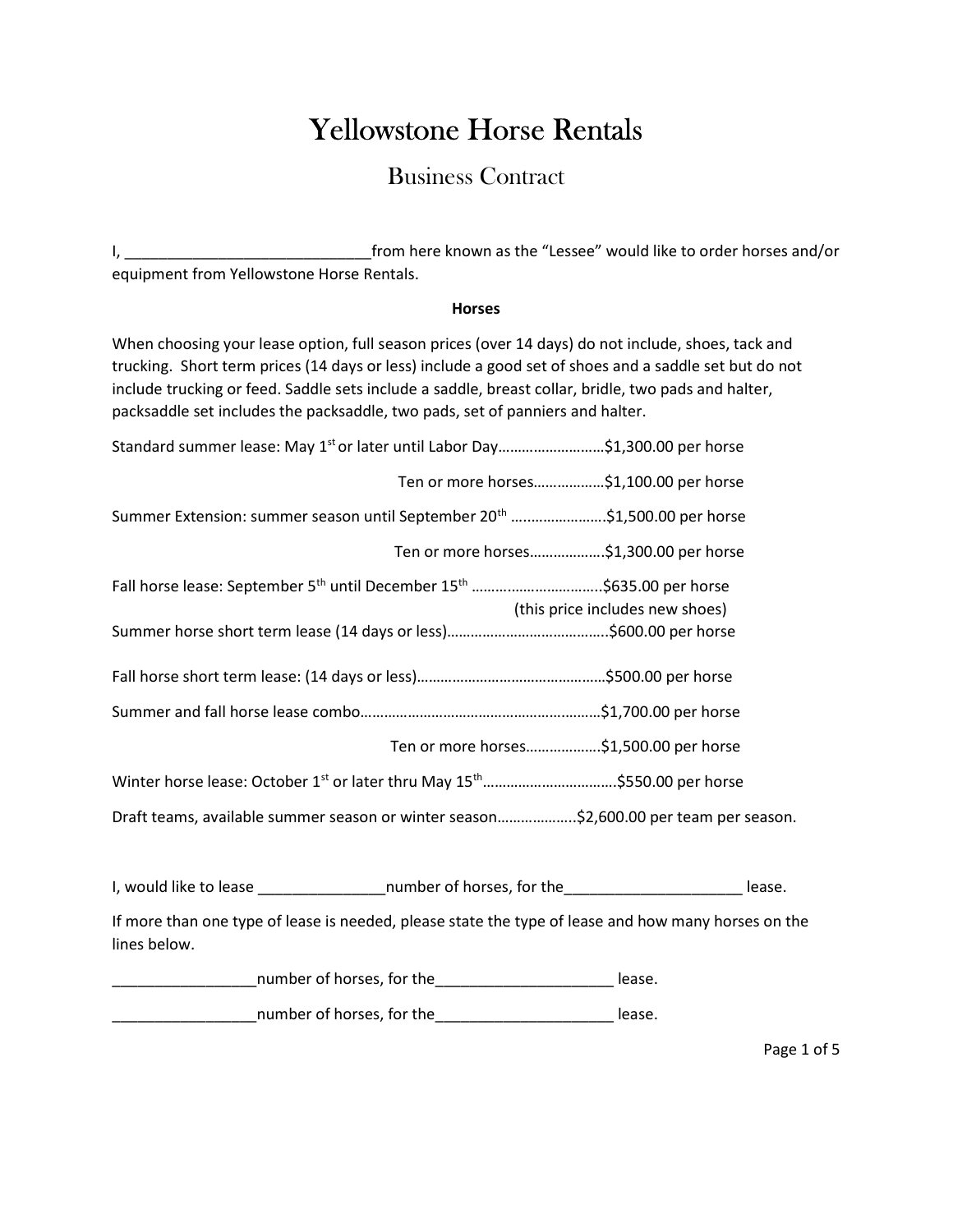Upon taking possession of said horses, I fully understand and agree that I will assume total responsibility for them. I will provide hay and grain in sufficient quantity to maintain their care and good health. In the event that a horse becomes sick or injured and in need of medical attention, I agree and understand as the "lessee" it is my FULL responsibility to take the horse to the vet and seek medical attention. I agree as the "lessee" all costs occurred from veterinarian care are my responsibility. In the event that a horse becomes permanently injured so as to be longer usable to the owner, or in the event the horse dies, I agree to pay Yellowstone Horse Rentals the sum of \$2,000.00 for each saddle horse and \$3,500.00 for each draft horse. I also agree that if a horse is returned to Yellowstone Horse Rentals that has been sore or malnourished due to negligent abuse there will be a \$400.00 penalty fee for each horse. I agree that Yellowstone Horse Rentals will be the sole judge in this matter.

#### Initials

 $\overline{\phantom{a}}$ 

I, as the "lessee" understand that although every effort is made to insure my safety while I am using these horses and equipment, certain risks do exist and I assume full responsibility for the safety of myself, my clients and staff. I, as well as my clients and staff ride at our own risk.

I understand and agree that Yellowstone Horse Rentals shall not be held responsible for any claims which may be brought by any person or persons for the use of said horses and/or equipment. I agree that Yellowstone Horse Rentals shall be held blameless for such use and I further agree that I will Indemnify Yellowstone Horse Rentals against such, if any.

Initials

\_\_\_\_\_\_\_\_\_\_

#### Shod Horses

Yes, I will need my lease horses shod prior to delivery or pickup It is the "lessee's" responsibility to maintain the shoeing after delivery.

No, I will provide my own shoeing.

Prices:

\$100.00 per horse. Delivered or picked up with new shoes. \$150.00 per horse. Draft teams.

Our farriers are the best in the business and we rarely have an issue with shoes falling off. We use plain eventer St Croix and Diamond shoes. If you would like toe and heel or specialty shoes, please check with office for pricing.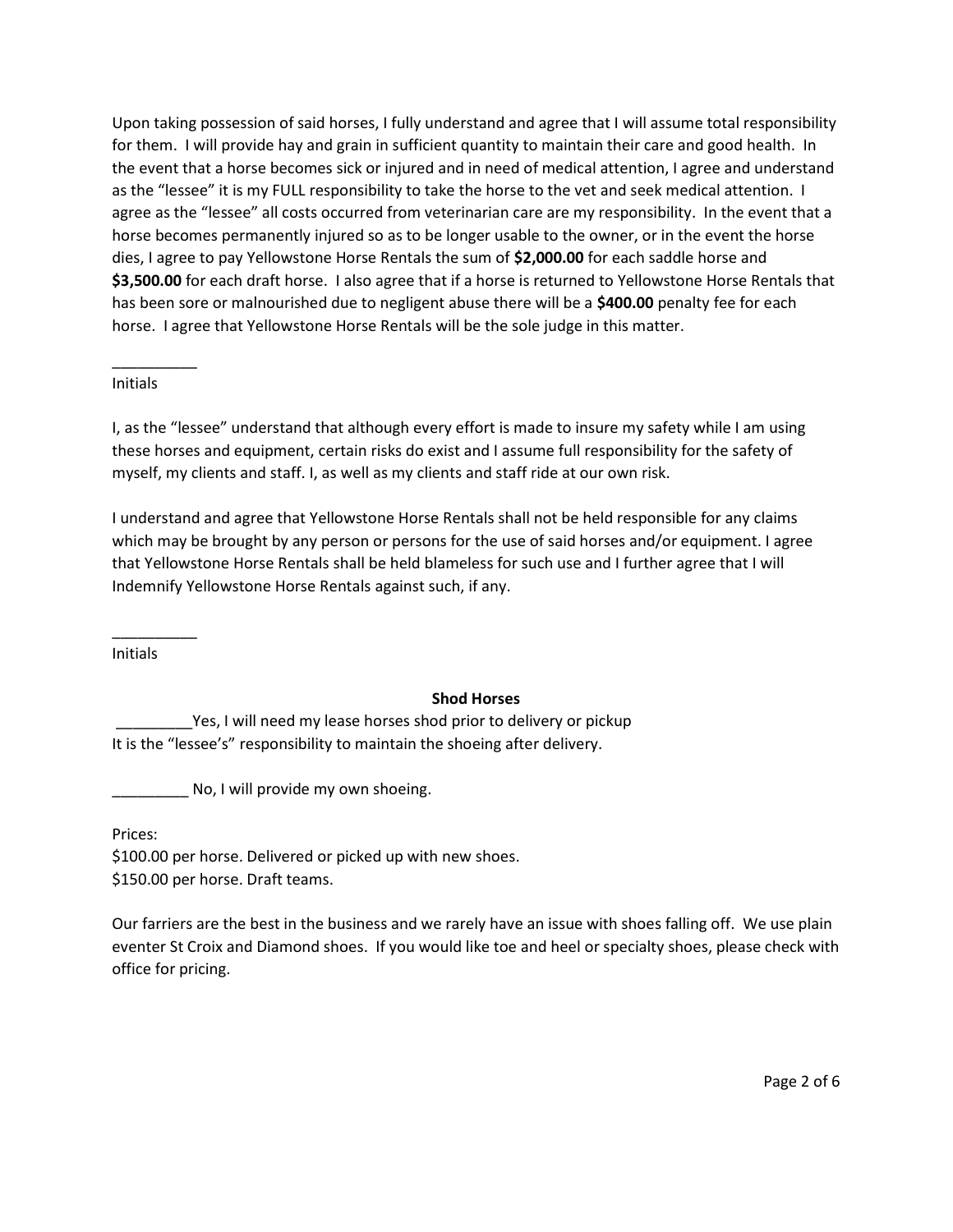#### **Trucking**

Horse prices do not include trucking. For loads of ten head or less, trucking is charged per loaded mile (per load, not per horse). For deliveries of more than ten head, loads are charged on a per customer basis. For loads of ten or more we can a lot of times combine them with other deliveries and prorate trucking fees. Check with our office to figure out what your trucking fee will be.

 Horses traveling outside of the state of WY will need a brand inspection, coggins test and a heath certificate. The cost for horses leaving the state is \$50.00 per horse.

Price for trucking 1 to 10 horses: \$3.00 per loaded mile

Loads of 11 or more or tractor trailer loads: negotiated on a per customer basis

Trucking quote for tractor trailer loads:\_\_\_\_\_\_\_\_\_\_\_\_\_\_\_\_\_\_\_\_\_\_\_\_\_\_\_\_\_\_\_\_\_\_\_\_\_\_\_\_\_\_\_\_\_\_\_\_\_\_\_\_\_

\_\_\_\_\_\_\_Yes, I would like my horses delivered.

 $\overline{\phantom{a}}$  ,  $\overline{\phantom{a}}$  ,  $\overline{\phantom{a}}$  ,  $\overline{\phantom{a}}$  ,  $\overline{\phantom{a}}$  ,  $\overline{\phantom{a}}$  ,  $\overline{\phantom{a}}$  ,  $\overline{\phantom{a}}$  ,  $\overline{\phantom{a}}$  ,  $\overline{\phantom{a}}$  ,  $\overline{\phantom{a}}$  ,  $\overline{\phantom{a}}$  ,  $\overline{\phantom{a}}$  ,  $\overline{\phantom{a}}$  ,  $\overline{\phantom{a}}$  ,  $\overline{\phantom{a}}$ 

 $\overline{\phantom{a}}$  ,  $\overline{\phantom{a}}$  ,  $\overline{\phantom{a}}$  ,  $\overline{\phantom{a}}$  ,  $\overline{\phantom{a}}$  ,  $\overline{\phantom{a}}$  ,  $\overline{\phantom{a}}$  ,  $\overline{\phantom{a}}$  ,  $\overline{\phantom{a}}$  ,  $\overline{\phantom{a}}$  ,  $\overline{\phantom{a}}$  ,  $\overline{\phantom{a}}$  ,  $\overline{\phantom{a}}$  ,  $\overline{\phantom{a}}$  ,  $\overline{\phantom{a}}$  ,  $\overline{\phantom{a}}$ 

No, I will provide transportation for my lease horses.

\_\_\_\_\_\_\_ Yes, my lease horses will be leaving the state of Wyoming and will need a health, coggins and brand inspection. Out of state horses, please provide the physical address that the horses will be going to:

| Delivered horses:                           |                          |       |
|---------------------------------------------|--------------------------|-------|
| I would like my horses delivered on         | /2021 and picked up on   | /2021 |
| Destination of delivery                     |                          |       |
| Self pickup of horses.                      |                          |       |
| I would like to pickup my lease horses on _ | /2021 and return them on | /2021 |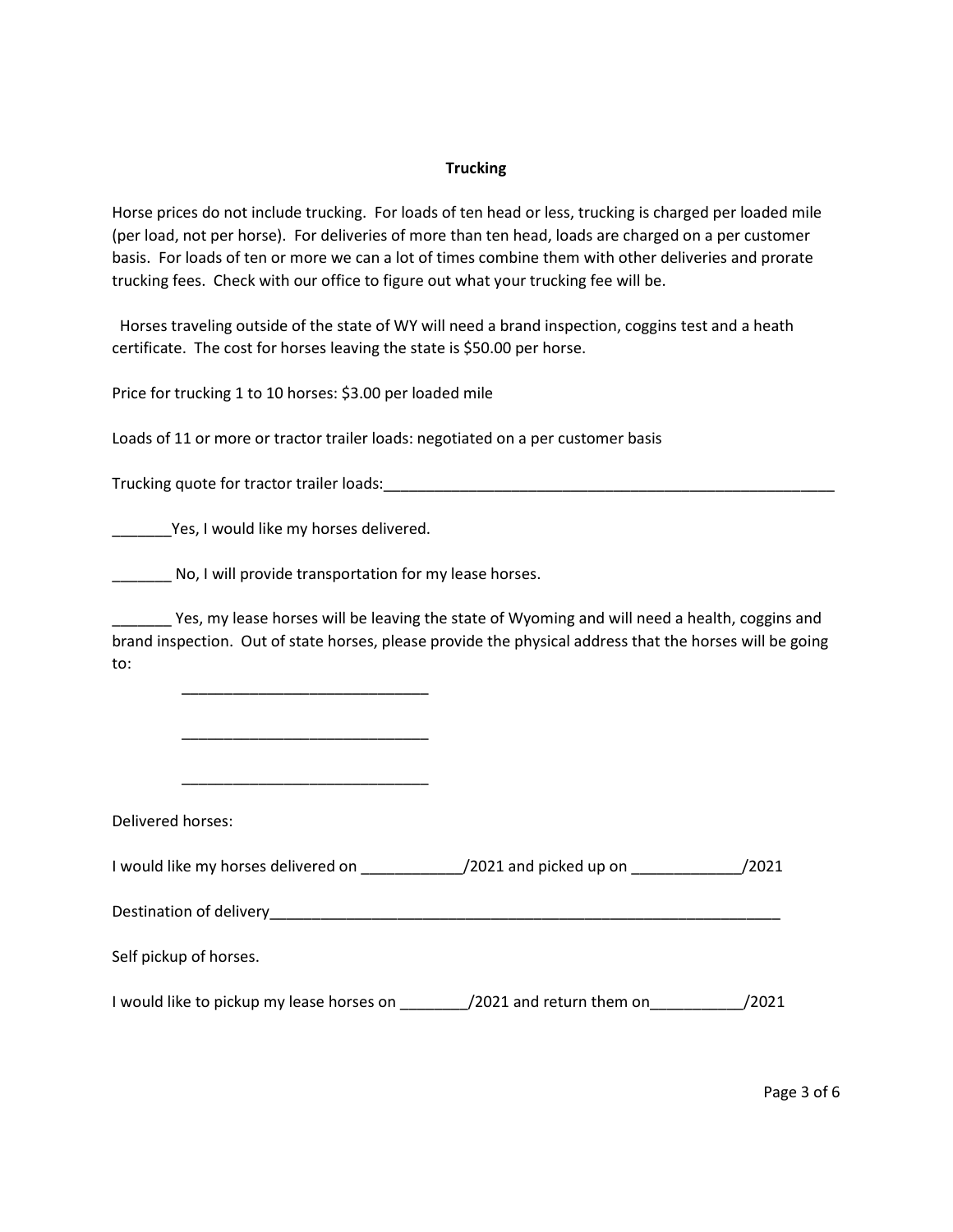#### Equipment

Yellowstone Horse Rentals provide a wide selection of tack. When choosing equipment please put down the size of saddles you need. For example: kid saddles, youth saddles and big seated adult saddles. Saddle set prices: \$150.00 per set, per season

**Notally** Yes, I will need to lease equipment

No, I will provide my own equipment.

I need # of saddles. Saddle set includes: saddle, bridle, 2 saddle pads, halter and breast collar. I need\_\_\_\_\_\_\_ # of pack saddles. Set includes: pack saddle, 2 saddle pads, pannier set and a halter.

Saddle type \_\_\_\_\_\_\_\_\_\_# of kid saddles

\_\_\_\_\_\_\_\_\_\_\_\_\_\_ # of youth saddles

\_\_\_\_\_\_\_\_\_\_\_ # of adult saddles

In the event that any equipment I lease from Yellowstone Horse Rentals that is lost, broke or stolen, I agree to the following prices:

Riding saddle - \$500.00 Pack saddle - \$400.00 Bridle - \$25.00 Halter - \$20.00

Pannier set - \$200.00 Breast Collar - \$60.00 Gun Scabbard - \$75.00 Saddle pad - \$50.00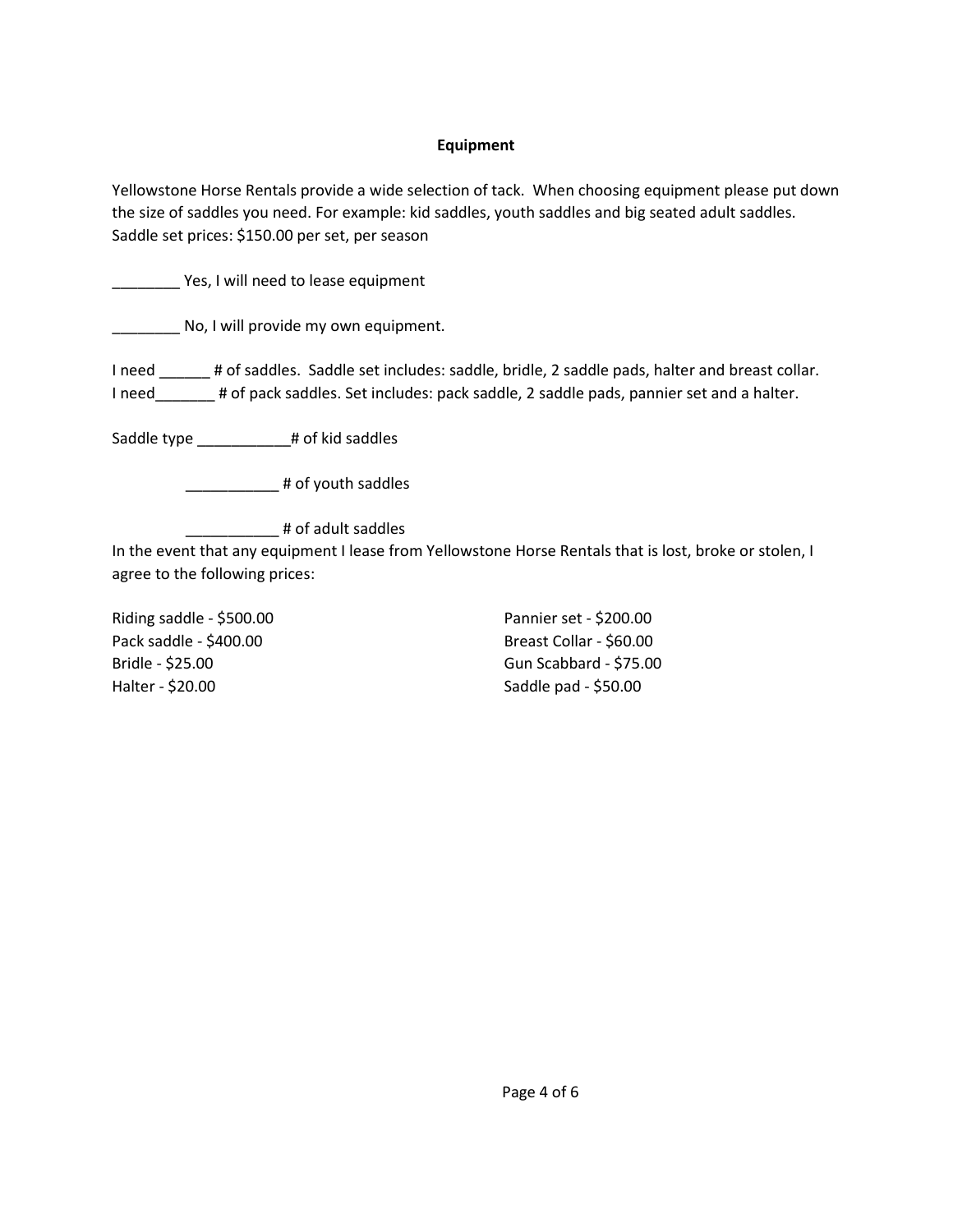#### Payment

### A deposit of \$100.00 per horse is required at time of booking for all clients in order to reserve horses. Summer deposits for past clients are due on or before March 15<sup>th</sup>.

 A \$1,200.00 security deposit plus the \$100.00 per head deposit. This is required before horses are reserved. The \$1,200 security deposit goes toward your final bill in Aug.

 Payment schedule for summer leases are due in thirds, 1/3 at time of delivery, 1/3 due by July 15<sup>th</sup> and the remaining balance is due by August 15<sup>th</sup>. Payments for fall leases and short term leases are due in full at the beginning of the lease. There will be a 5% interest charge for invoices 30 days past due.

\*All security deposits and per head deposits are nonrefundable and nontransferable to another year due to a pandemic or natural disaster.

Yes I agree and understand that if this account is placed with an attorney for collections, I agree to pay all costs and attorney fees.

Payments are to made to: Yellowstone Horse Rentals PO Box 22 Fairview, WY 83119